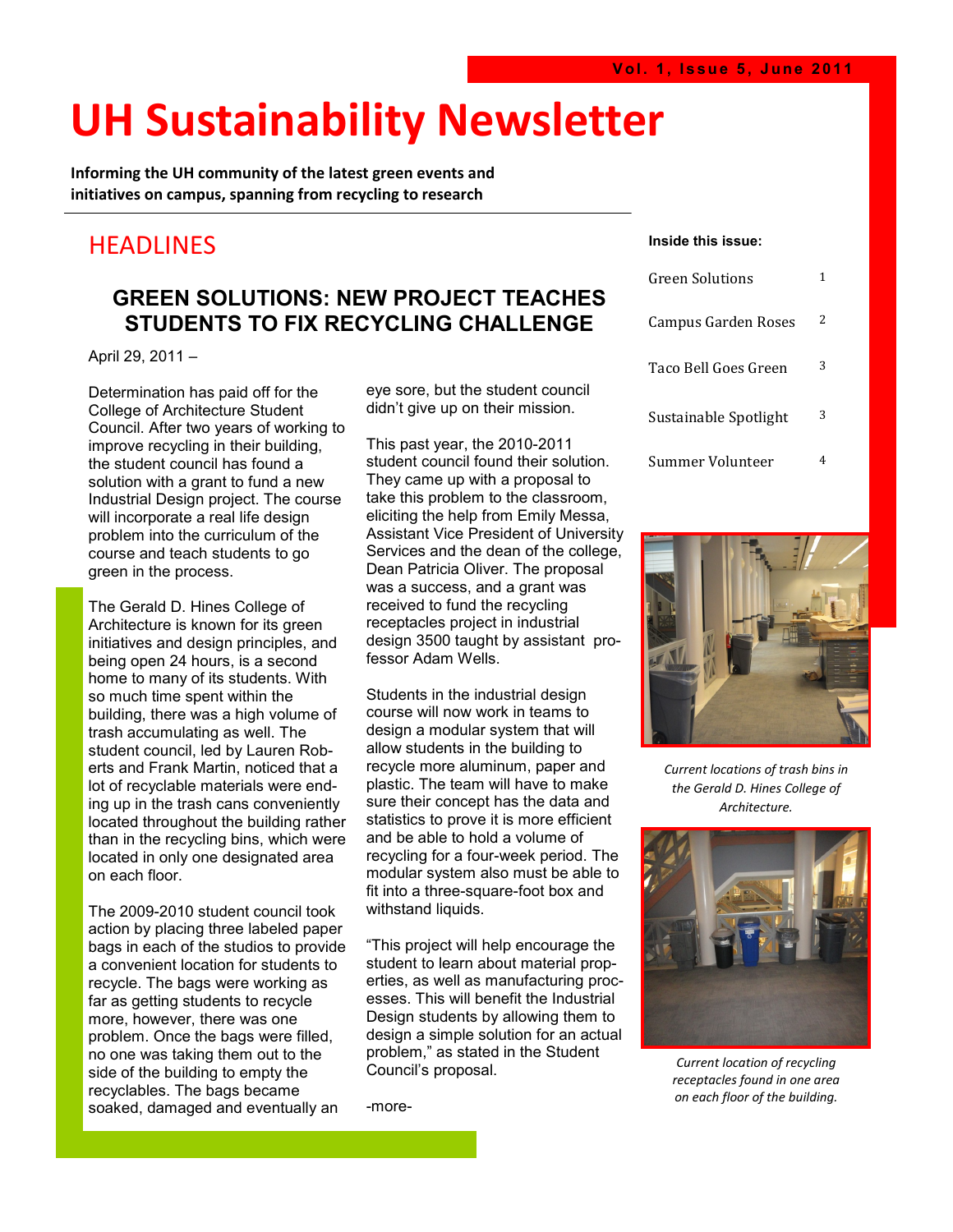The project will last six weeks and consist of three stages: research and conceptual sketches; scale models and full scale mock ups; and final prototype with statistics and production costs. The final prototype will be placed throughout the building and provide a quality and convenient receptacle to encourage recycling.

The current student council representatives expressed their mission and motivation in bringing the new project to their curriculum stating, "The Gerald D. Hines

College of Architecture Student Council is comprised of student representatives committed to the achievement, promotion and facilitation of a collaborative design community; therefore, we believe it is crucial to be a visible student organization in our college. As architects and designers in training, it is our responsibility to promote and be environmentally conscious. We decided to implement our skills, knowledge and resources to address the recycling problem at our college with an interactive and collaborative

project that incorporates student involvement with functionality to create a design solution for the current problem."

For tips on going green and more information on green programs at UH, visit [www.uh.edu/green.](http://www.uh.edu/green)

-Lindsay Marshall

University Services Communications Coordinator

#### **ROSES AT GARDEN SHOW SUPPORT FOR CYSTIC FIBROSIS FOUNDATION**

April 18, 2011 – It's a beautiful symbol of love and hope for people close to a cause, and now this symbol will grace the UH Campus Community Garden. The Cystic Fibrosis Foundation (CFF) holds their annual Great Strides walk-a-thon on the UH campus. This year as the walkers go through Cougar Woods, they will see a visual tribute to their cause thanks to a donation by the River Oaks Garden Club on behalf of CFF. The rose is used as a symbol for the foundation's mission to find a cure for a disease affecting many children.

In 1965, a foundation volunteer was making phone calls at her home for donations to the organization while her 4-year-old son listened nearby. As she talked about the foundation and cystic fibrosis, her son listened in. When she got off the phone, he surprised his mother when he said he knew what she was working on.

"You are working for 65 roses," he said.

"65 Roses" is commonly used by young children to describe their disease because it is easier for them to pronounce.

By proudly displaying the roses in the garden, UH has made a visual show of support for the foundation's cause.

"The Cystic Fibrosis Foundation is very excited to be so beautifully represented in Cougar Woods with the roses at the garden, and we are thrilled to be a part of this important initiative," said Sissy Boyd, Executive Director of the Texas Gulf Coast Chapter of the CFF. "We love being on campus for our walk. This year our walkers will enjoy the roses as a lovely reminder of support from both UH and The River Oaks Garden Club."

The River Oaks Garden Club is an organization that makes contributions to the community for conservation, horticulture and civic beautification. They donated the scarlet rose bushes to UH on behalf of CFF that were planted between the flower beds and the sidewalk through Cougar Woods.

The rows of roses will encourage beneficial insects into the garden and also may draw more attention from passers-by who may not have noticed it before.

The Great Strides walk, taking steps to cure Cystic Fibrosis, will be held at 8 a.m. on May 21. For more information on the walk, visit www.cff.org/great\_strides.

To volunteer at the Campus Community Garden, visit the [Facebook fan page.](http://www.facebook.com/pages/Campus-Community-Garden/160638127118)

-Lindsay Marshall

University Services Communications Coordinator



*Roses in the Campus Community Garden*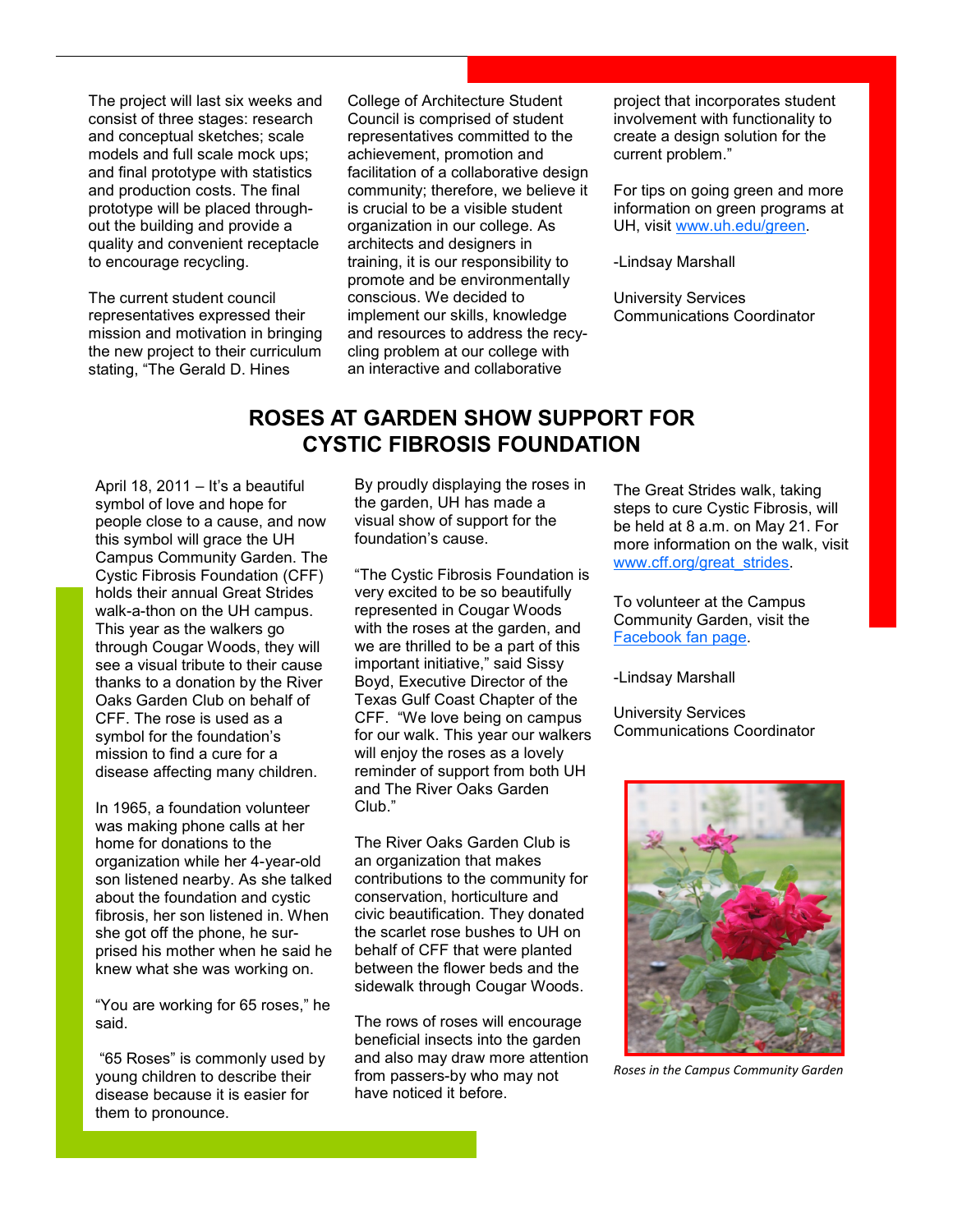### **TACO BELL TO GET NEW ENERGY-EFFICIENT EQUIPMENT**

May 10, 2011 – The Taco Bell located in the UC Satellite will join the efforts toward a greener UH this summer when it receives new Grilled-to-Order production equipment.

The equipment is more energy efficient, reducing kwh usage between eight and 10 percent in most locations. It will also save approximately 125 gallons of water per day by using electric heat instead of heated water to warm food.

In addition to energy savings, the equipment will help provide a fresher product to customers and allow employees to grill tortillas and flatbread to order rather than storing them in a warming case.

The equipment is scheduled to be installed during the two week period prior to the beginning of the fall semester when the Satellite food court is already closed. Students, faculty and staff will be able to enjoy the more sustainable Taco Bell when the Satellite food court re-opens for the fall semester.

For more information about UH Dining Services visit [www.uh.edu/dining.](http://www.uh.edu/dining)

-Amber Arguijo

Marketing Coordinator



*New Grilled‐to‐Order production equipment*

## **SUSTAINABLE SPOTLIGHT**

### **Leslye Dodd**



Dodd considers herself a nontraditional student at the Hilton College of Hotel and Restaurant Management. She became involved in the recycling program at UH after participating in a class group project.

"During the summer of 2010, we were assigned a research project concerning the UH Hilton Hotel and its green initiative goals. General managers and maintenance supervisors were interviewed to discover the changes made to reach the goal of reduce, recycle, and reuse," said Dodd. " At the end of the semester, Professor Jascolt asked if any students were interested in recycling and three of us responded to the call."

The HRM Green Team started with five student volunteers, including Dodd, who picked up the recycling bins in each classroom, went to monthly green team faculty meetings and visited classrooms to announce their initiatives with Recycleman, Danny Arocha. The persistence of the volunteers made a significant difference in the amount of recyclable products that

were diverted from the landfill. In spring 2011, HRM won the student team category in the oncampus recycling contest by collecting over 7000 pounds of recyclables. The small group of volunteers has grown and will soon become an official organization within HRM that will continue to take on recycling projects.

"{The HRM Green Team exists} because we need to be good stewards of the earth and its resources. It is a small step that requires little effort but has an enormous impact on all of us," said Dodd. "I encourage all students, faculty and staff to become involved in green initiatives by thoughtfully reducing, recycling, and reusing while on campus. Small persistent steps can lead to a successful journey."